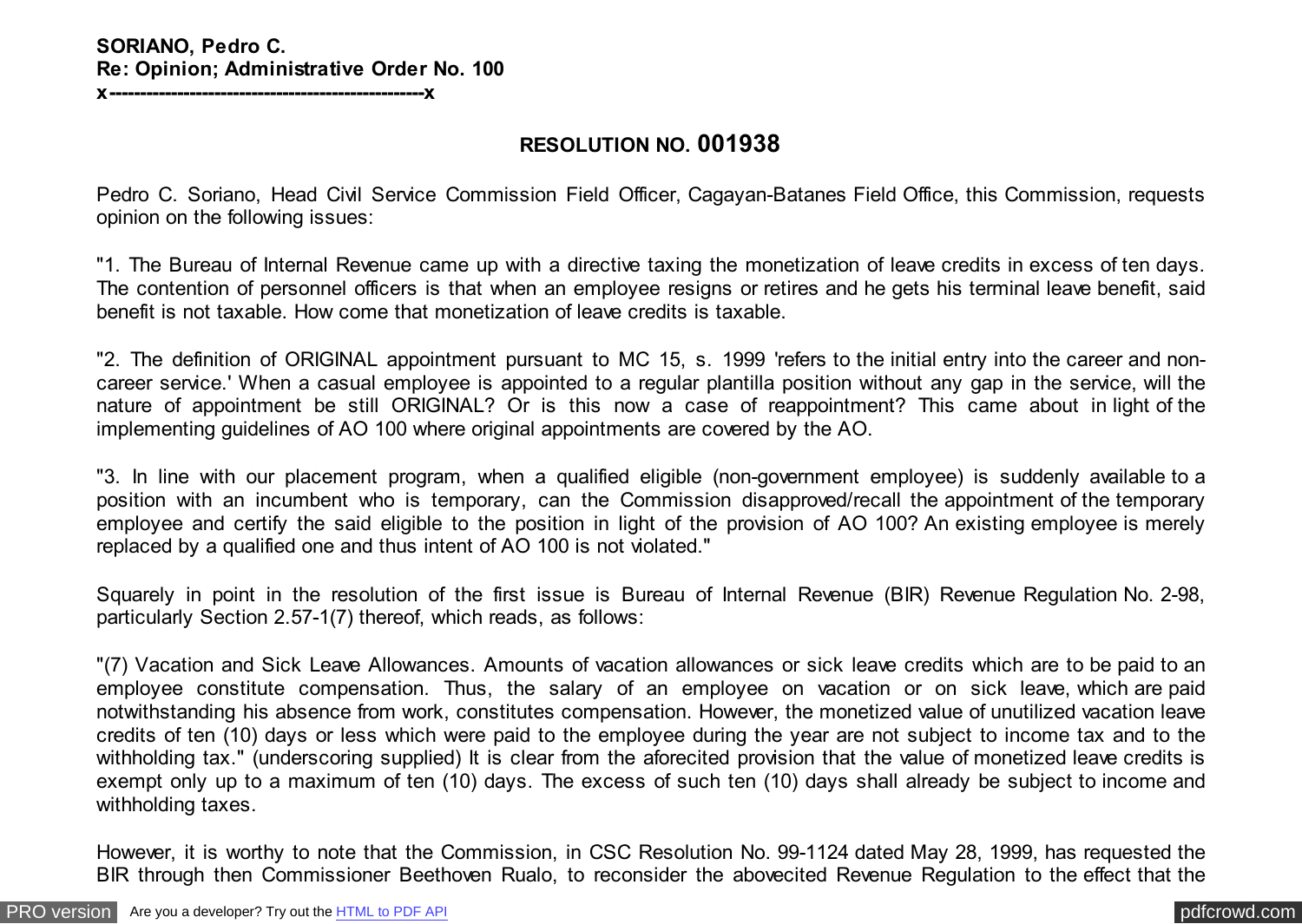value of monetized leave credits up to thirty (30) days or even up to 50% of all earned leave credits should be exempted from the payment of tax. Pertinent portions of said resolution read, as follows:

"WHEREAS, the intent of the Commission when the said policy was institutionalized in 1991 was to have the money value of such leave credits be tax exempt;

"WHEREAS, it is the same position that the Commission is espousing with the adoption of an increase in the maximum number of days with the adoption of an increase in the maximum number of days that can be monetized from ten (10) to thirty (30) and even up to 50% of all earned leave credits in certain meritorious cases, (such as, when the employee or an immediate member of his family is undergoing medical treatment for serious illness);

"WHEREAS, by oversight and later in deference to the BIR, the specific provision on monetized leave credits being tax exempt was not carried in its later administrative issuances;

xxx

"WHEREAS, in light of the foregoing, this Commission is of the opinion that monetized leaves, regardless of the number of days monetized must be tax exempt;

"WHEREFORE, this Commission, through this Resolution, respectfully requests the Bureau of Internal Revenue (BIR), through Commissioner Beethoven Rualo, to reconsider said BIR policy."

Considering that the BIR has not yet responded to the request for reconsideration of the Commission, the present BIR Revenue Regulation 2-98 remains effective and should be complied with in the matter of taxability of the monetized leave credits.

Anent the second issue, the applicable provision of Administrative Order No. 100 dated December 1, 1999 is:

"Section 2. Prohibition. The hiring of new personnel whether on a permanent, temporary, substitute, co-terminous, contractual or casual status, is hereby suspended except for key positions, teaching, and uniformed personnel in the Philippine National Police, Bureau of Fire Protection and Bureau of Jail Management and Penology."

The foregoing should be read together with Item 3.0 of National Budget Circular No. 466 dated December 17, 1999 (Guidelines on the Implementation of Administrative Order No. 100) which specifically provides, as follows:

"3.0 PROHIBITION AND EXEMPTIONS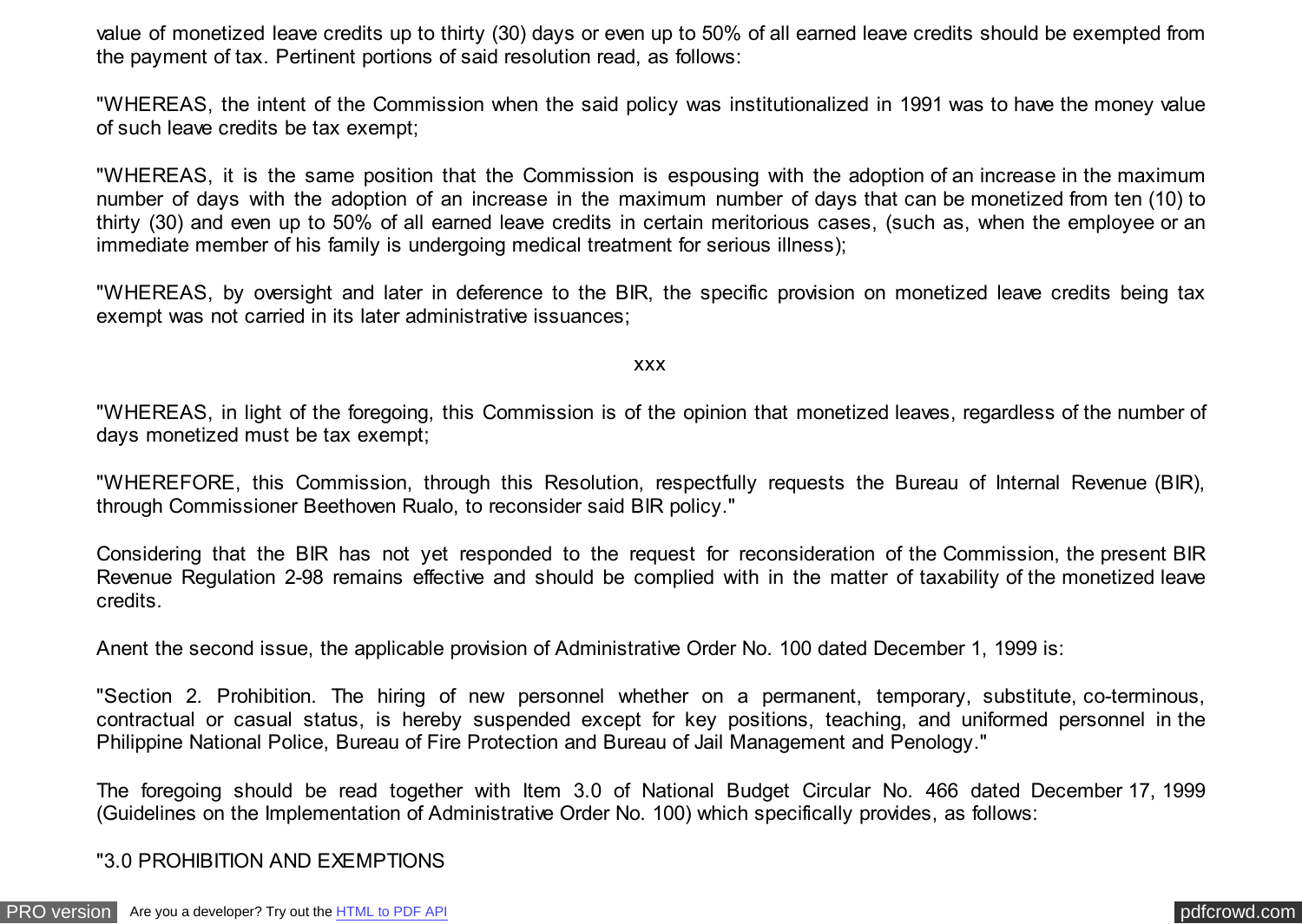"3.1. General Prohibition. The hiring of new personnel whether on a permanent, temporary, substitute, co-terminous, contractual or casual status, is hereby suspended.

"Hiring of new personnel" as used in Section 2 of AO 100 refers to the first-time entry of personnel in the career and noncareer service, involving the issuance of an original appointment/contract, or reemployment, whether on a permanent, temporary, substitute, co-terminous, contractual or casual status."

As clearly provided above, the prohibition in AO No. 100 and its Implementing Guidelines on the hiring of new personnel covers two (2) situations, namely:

First-time entry of personnel in the career and non-career service which would involve the issuance of an original appointment/contract; and

Reemployment, whether on a permanent, temporary, substitute, co-terminous, contractual or casual status. 4. In the situation contemplated, while it may be true that the appointment to be issued to a casual employee who is subsequently appointed to a regular plantilla position is original, the other requirement as expressed in the phrase "first-time entry" is not present since the appointee is already an existing employee, albeit in casual status.

As regards the third issue, the above-quoted provisions of AO No. 100 and its Implementing Guidelines are also applicable. If we interpret the said provisions strictly, then clearly the situation contemplated would be covered since the qualified eligible who would replace the temporary employee is a new personnel and the nature of the appointment to be issued to him would be original. Hence, the requirements if the prohibition are present.

However, this interpretation would render ineffective the policy of the Commission as mandated in Section 27(2), Chapter V, Subtitle A, Title I, Book V of the Administrative Code of 1987 and as expressed in Section 13(b), Rule V of the Omnibus Rules Implementing Book V of Executive Order No. 292 and Other Pertinent Civil Service Laws, that a temporary appointee may be replaced at anytime if a qualified eligible who is willing to accept the appointment becomes actually available.

This interpretation should, therefore, be avoided since it would amount to a repeal of the aforesaid policy provided under the Administrative Code of 1987 and its Implementing Rules. Aside from the fact that Administrative Order No. 100 could not have repealed the Administrative Code of 1987 and its Implementing Guidelines issued by the this Commission, the President was also aware of said policy as proven by the fact that the guidelines implementing Administrative Order No. 100 adopted the definition of terms found in the Memorandum Circulars issued by this Commission, specifically Memorandum Circular No. 40, series of 1998 as amended by Memorandum Circular No. 15, series of 1999.

Having, thus, in mind the policy of this Commission relative to temporary employees, the President is deemed to have issued Administrative Order No. 100 in accordance with said policy as embodied in the Administrative Code of 1987, its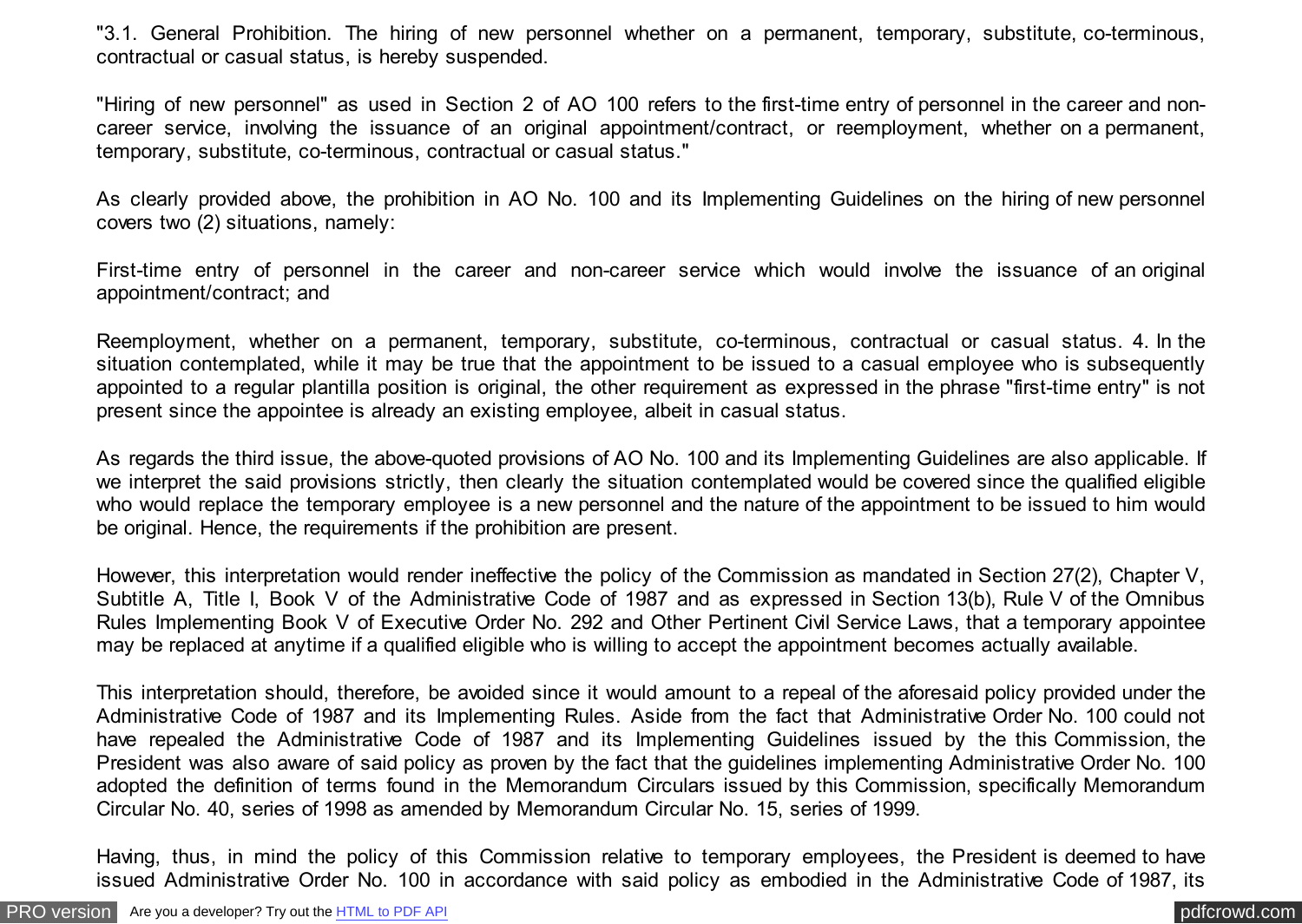Implementing Guidelines as well as in Memorandum Circular No. 40, series of 1998, as amended. It is, therefore, safe to state that the policy of the Commission that a temporary appointee may be replaced at anytime by a qualified eligible still subsists and that it is not covered by the prohibition on the hiring of new personnel as embodied in AO No. 100 and its Implementing Guidelines.

This interpretation would be in consonance with the principle in statutory construction that "the best method of interpretation is that which makes laws consistent with other laws (Interpretare et concorde leges legibus, est optimum interpretandi modus)".

WHEREFORE, the Commission hereby rules that:

The provision of BIR Revenue Regulation No. 2-98 imposing an income and withholding tax to monetized leave credits in excess of ten(10) days is valid and should be followed until the same is withdrawn or repealed by the BIR;

Administrative Order No. 100 and its Implementing Guidelines do not cover a situation wherein a casual employee is subsequently appointed to a regular plantilla position without gap in the service; and

A temporary appointee may be replaced at anytime in accordance with Section 27(2), Chapter V, Subtitle A, Title I, Book V, Administrative Code of 1987 and Section 13(b), Rule V of the Omnibus Rules Implementing Book V of Executive Order No. 292 and Other Pertinent Civil Service Laws without violating the prohibition on the hiring of new personnel embodied in Administrative Order No. 100 and its Implementing Guidelines. 6. Quezon City, August 23, 2000

signed

## **CORAZON ALMA G. DE LEON**

Chairman

signed signed and signed signed signed signed signed signed signed signed signed signed signed signed signed  $\sim$ 

**JOSE F. ERESTAIN, JR. ELMOR D. JURIDICO**

Commissioner Commissioner